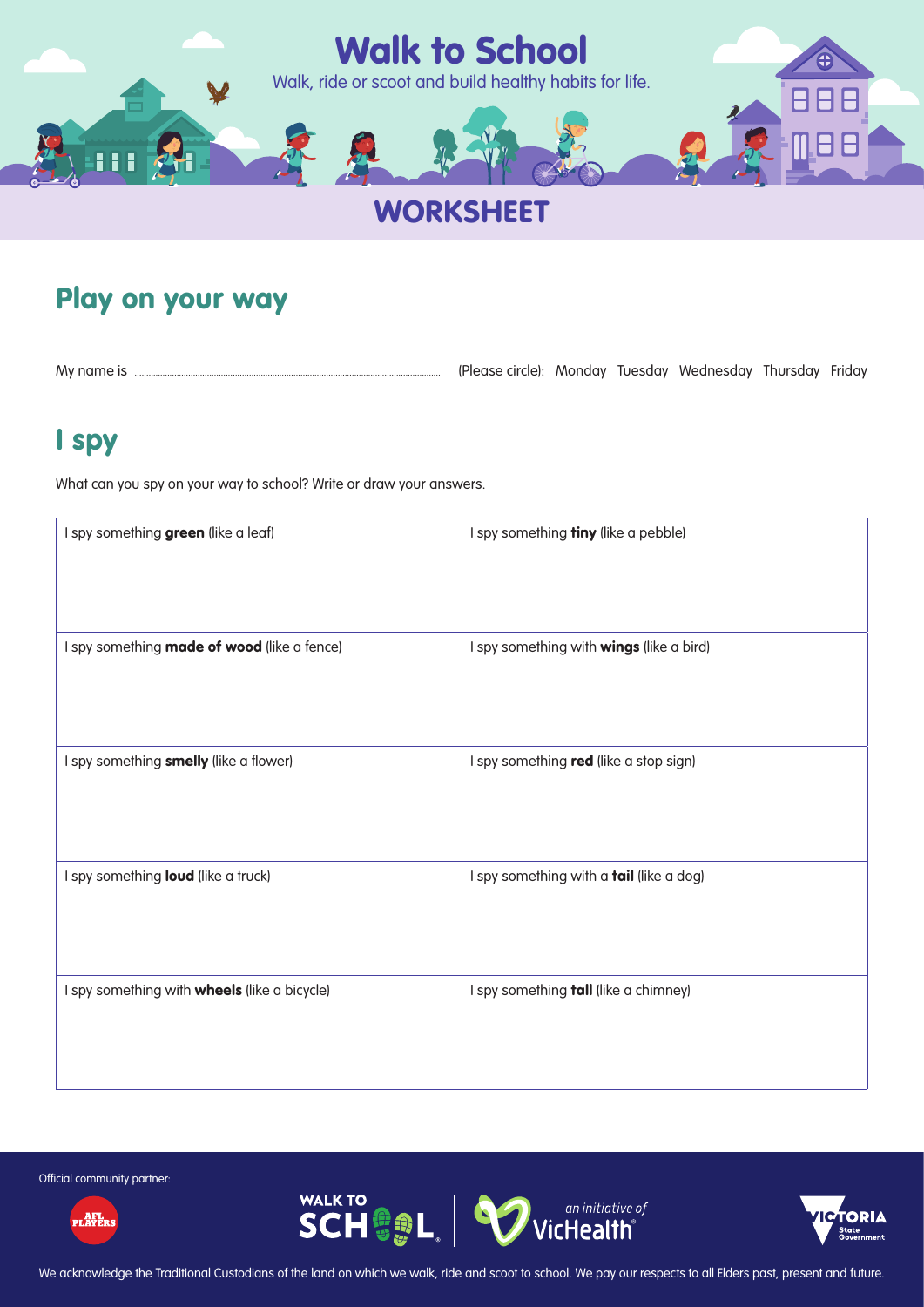#### How many

How many of these do you see on your way to school? Every time you spot one, put an 'X' beside the picture.

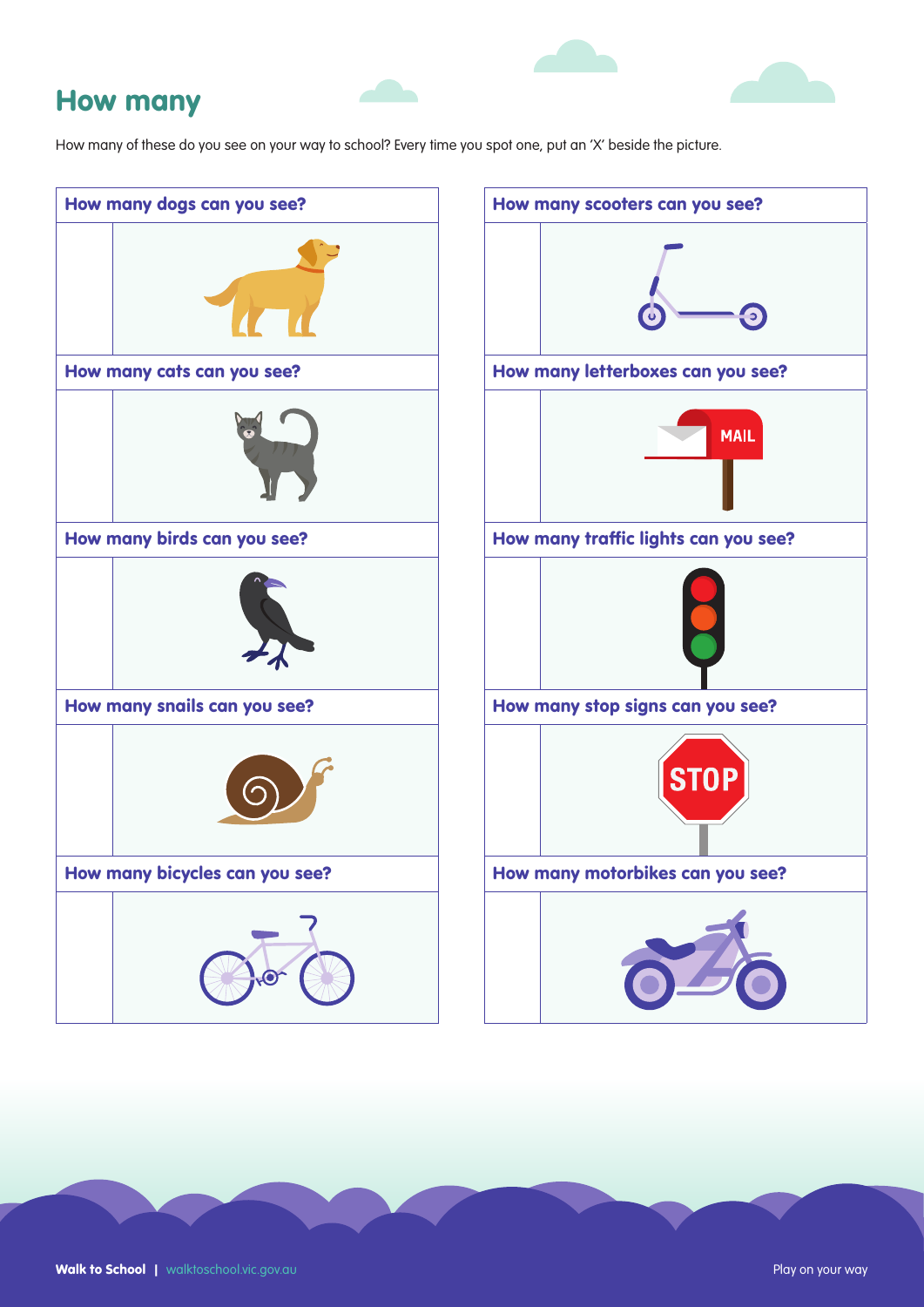## Catch the colour

What colours do you see on your way to school? Pick a colour and look for a match. When you find one, pick a new colour.